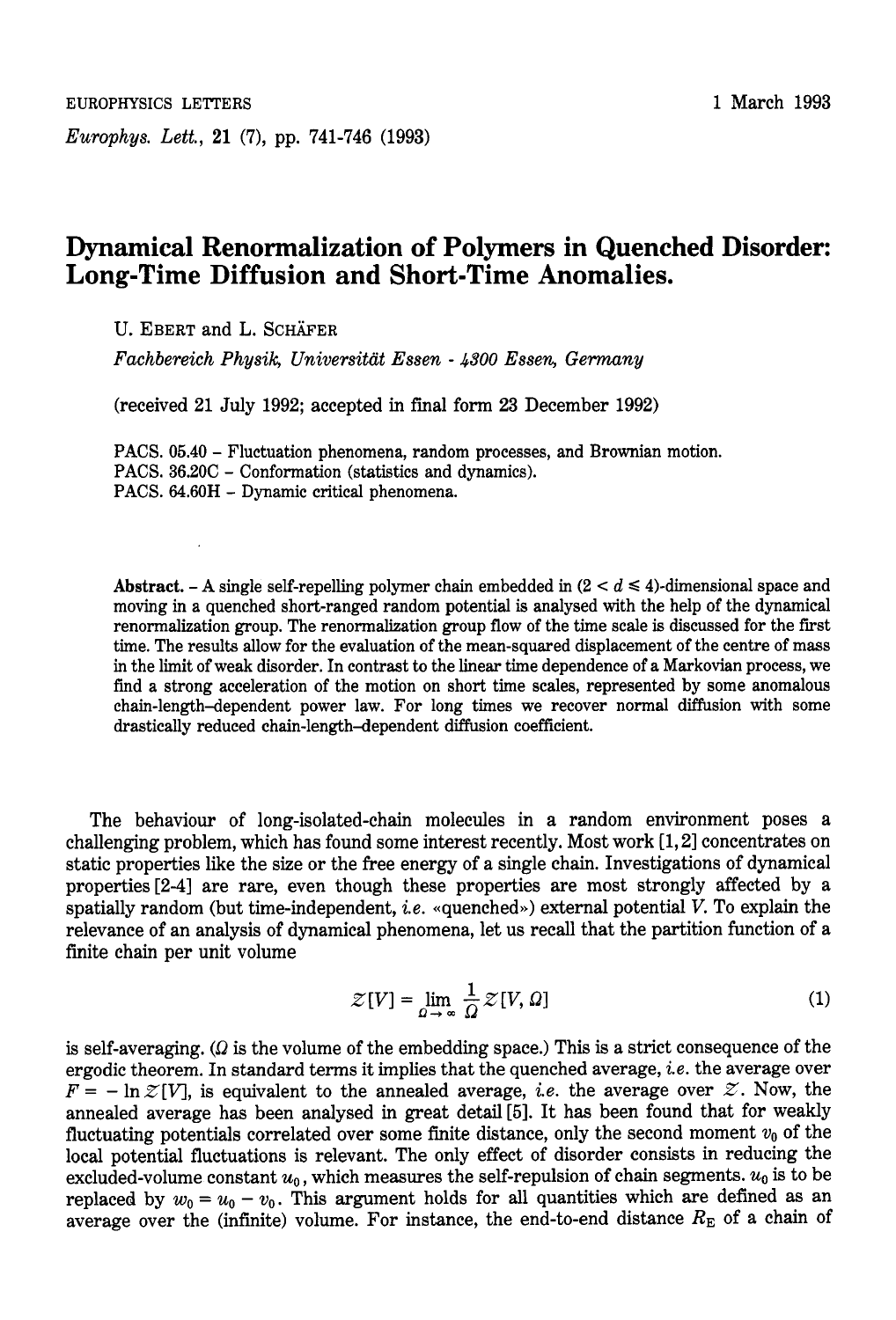**742** EUROPHYSICS LETTERS

polymerization index («length»)  $N_0$  behaves as  $R_{E_{N_0}\to \infty}^2 N_0^{2\nu}$ ,  $\nu \approx 0.588$  in three dimensions, irrespective of disorder, as long as  $w_0$  stays positive.

To outwit this argument, one either

or

**ii)** fxes the position of the chain in the volume, thus breaking ergodicity.

i) increases the disorder so that  $w_0$  becomes negative and the polymer chain collapses,

Both possibilities have been discussed to some extent, but we do not expect the result to be universal. They will depend on the type of disorder or the polymer model used.

In contrast, in dynamics we find interesting effects of weak disorder also for freely moving chains embedded in an infinite volume. These effects are new, universal and non-trivial. Consider, for instance, the diffusion coefficient  $D(N_0)$ . In the absence of a random potential, the polymer coil diffuses like a Brownian particle of the same mass, the diffusion coefficient being given as

$$
D_0(N_0) = 2d \frac{\gamma_0}{N_0}, \qquad (2)
$$

where  $\gamma_0$  is some microscopic friction coefficient and  $d$  denotes the dimension of the system. The self-repulsion alone does not affect the centre-of-mass motion. (We ignore hydrodynamic interactions.) On the other hand, diffusion is clearly slowed down by a random external potential. The effect should be more pronounced for longer chains, since these are more strongly bound to favourable regions of the potential. Indeed, a rough hopping-type model including the statistics of large potential fluctuations **[3]** suggests an exponential decrease of  $D(N_0)$ , proportional to  $\exp[-\text{const} v_0 N_0^2 - \mu^2]$ .

In this communication we report the results of a dynamical renormalization group (RG) calculation of the centre-of-mass motion, discussing both short- and long-time scales. We use the standard model of polymer dynamics (see **[2],** for instance). Its equilibrium properties are governed by the dimensionless effective potential

$$
\mathcal{H} = \frac{1}{4l_0^2} \sum_{j=1}^{N_0} (\mathbf{r}_j - \mathbf{r}_{j-1})^2 + u_0 l_0^d \sum_{0 \le i < j \le N_0} \delta^d (\mathbf{r}_i - \mathbf{r}_j) + \sum_{j=0}^{N_0} V(\mathbf{r}_j). \tag{3}
$$

The segment coordinates  $r_j = r_j(t)$  fix the polymer configuration. The first part of  $\mathcal{H}$ incorporates chain connectedness, involving the microscopic length  $l_0$  which determines the average size of the segments. The second part represents the excluded-volume interaction of strength  $u_0 > 0$ . The last part is a one-body potential, which is taken to be a Gaussian-<br>distributed random variable of second moment  $\overline{V(r) V(r')} = v_0 l_0^d s^d (r - r')$ . (The bar denotes averaging over disorder.) Dynamics is incorporated via the Langevin equation

$$
\frac{\partial}{\partial t} r_{j\alpha} = -\gamma_0 \frac{\partial}{\partial r_{j\alpha}} \mathcal{H} + \xi_{j\alpha}, \qquad j = 0, ..., N_0, \quad \alpha = 1, ..., d,
$$
\n(4)

where the noise  $\xi_{j\alpha}(t)$  is Gaussian distributed with second moment  $2\gamma_0 \delta_{ij} \delta_{\alpha\alpha'} \delta(t-t')$ . Except for possible long-range forces due to solvent effects, or long-range correlations in the potential distribution, which we ignore, this model contains all terms which near  $d = 4$  are relevant or marginal in the RG sense. In the limit of large  $N_0$ , the results can therefore be expected to be universal, provided the model is renormalizable. We should note, however, that in any physical realization of three-dimensional quenched disorder the connectedness of the disordered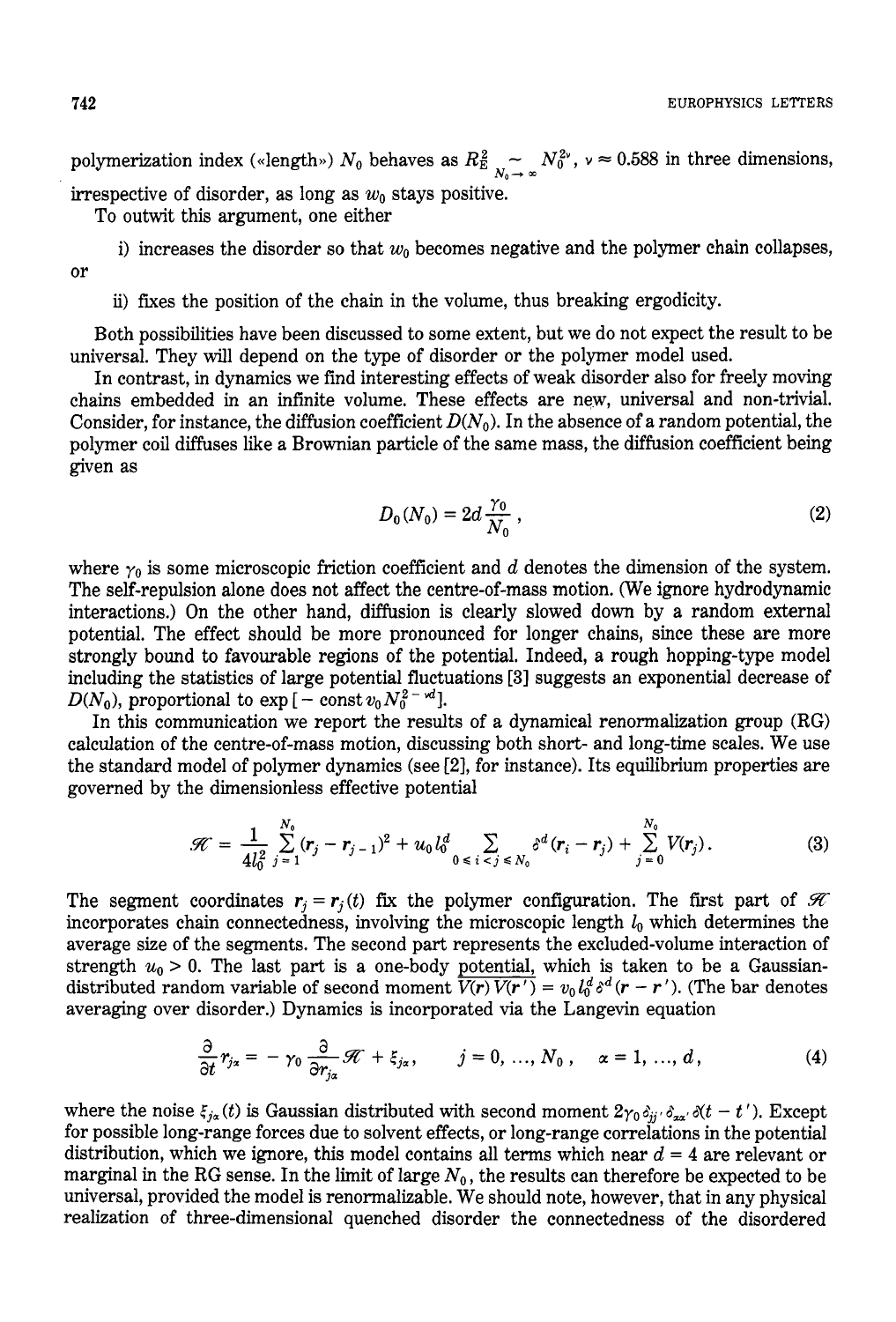medium introduces long-range correlations, which might limit the applicability of our results.

To evaluate the model we use standard methods of critical dynamics as derived in ref. [61 and applied to polymer dynamics in ref. **[7].** We calculate the Green's functions

$$
G_{ab}(\boldsymbol{q},\,t)=\overline{\langle \exp\big[-iq(\boldsymbol{R}_{\text{c.m.}}^{(a)}(t)-\boldsymbol{R}_{\text{c.m.}}^{(b)}(0))\big]\rangle}\qquad (a,\,b=1,\,2) \tag{5}
$$

giving the time dependence of the correlations among the centre-of-mass  $\boldsymbol{R}_{\text{c.m.}}(t)$  of the same  $(a = b)$  or two different  $(a \neq b)$  polymers. (As usual the pointed brackets stand for the average over the random force  $\xi_{i}$  (t), and the time interval is extended to  $-\infty < \tau < \infty$  so that the system equilibrates before the first measurement occurring at  $\tau = 0$ .) The free theory  $(u_0 =$  $= v_0 = 0$ ) is easily solved by introducing Rouse coordinates. We then perform perturbation theory in  $u_0$  and  $v_0$  up to one-loop order. To exemplify the typical structure we give the expression for the centre-of-mass motion

$$
R^{2}(t, N_{0}) = \overline{\langle (\mathbf{R}_{\text{c.m.}}^{(1)}(t) - \mathbf{R}_{\text{c.m.}}^{(1)}(0))^{2} \rangle} = -\Delta_{q} |_{0} G_{11}(q, t) =
$$
  

$$
= 2d \frac{\gamma_{0}}{N_{0}} \left( 1 - \frac{1}{2} (4\pi)^{-d/2} v_{0} N_{0}^{(4-d)/2} \int_{0}^{T} d\tau \frac{T - \tau}{\tau} F(\tau) \right), \qquad (6)
$$

where

$$
F(\tau) = \int_{-1/2}^{+1/2} dx \, dy [\tau + (x - y) + A(\tau, x - y) + A(\tau, x + y)]^{-(d + 2)/2}, \tag{7}
$$

$$
A(\tau, x) = \int_{-1/2}^{\tau} d\tau' \sum_{k=1}^{\infty} \cos(\pi k x) \exp[-\pi^2 k^2 \tau'/2], \tag{8}
$$

$$
A(\tau, x) = \int_{0}^{\tau} d\tau' \sum_{k=1}^{\infty} \cos(\pi k x) \exp[-\pi^{2} k^{2} \tau'/2],
$$
 (8)

and  $T = \gamma_0 t/N_0^2 l^2$ . The function  $A(\tau, x)$  contains the effect of the internal relaxation modes of the chain and *x* or *y* fix the position of the interacting segments *j, j'* along the chain  $(x = j/N_0 - 1/2$ , etc.). The detailed derivation of such one-loop (and some two-loop) results will be given elsewhere.

The result (6) exhibits the typical problems of the unrenormalized perturbation theory: the one-loop correction is proportional to  $N_0^{(4-d)/2}$  and thus diverges in the limit of long chains. This problem can be solved by renormalization which amounts to studying the behaviour of the theory under a change of the microscopic length scale. We map the original theory defined by  $l_0, w_0 = u_0 - v_0, v_0, N_0, \gamma_0$  to a renormalized counterpart  $l_R, w_R, v_R, N_R, \gamma_R$ , constructed such that all macroscopic observables stay invariant. The scale invariance of the theory allows us to determine the change of  $w_R$ ,  $v_R$ ,  $N_R$ ,  $\gamma_R$  under an infinitesimal change of  $l_R$ . These «RG equations» can be integrated from  $l_R \sim l_0$ , where  $w_R \sim w_0$  etc. to  $l_R \sim R_E$ , where the renormalized chain essentially consists of a single segment:  $N_R = 1$ . With  $N_R = 1$ , the coefficients of the renormalized perturbation theory are of order 1, and the problem is solved, provided that integrating the flow equations up to  $l_R \sim R_E$  yields renormalized couplings which are not too large. This in particular is guaranteed if the couplings for  $l_R/l_0 \gg 1$  tend to some small fixed-point value.

Since renormalization of polymer theory has been extensively discussed in the literature (see, for instance, [8], we omit all technical details except for stating that we use the method of dimensional regularization and minimal subtraction, implying the expansion of all quantities in powers of  $\varepsilon = 4 - d$ . With  $G_{ab}(q, t)$ ,  $a, b = 1, 2$ , we have sufficient observables to uniquely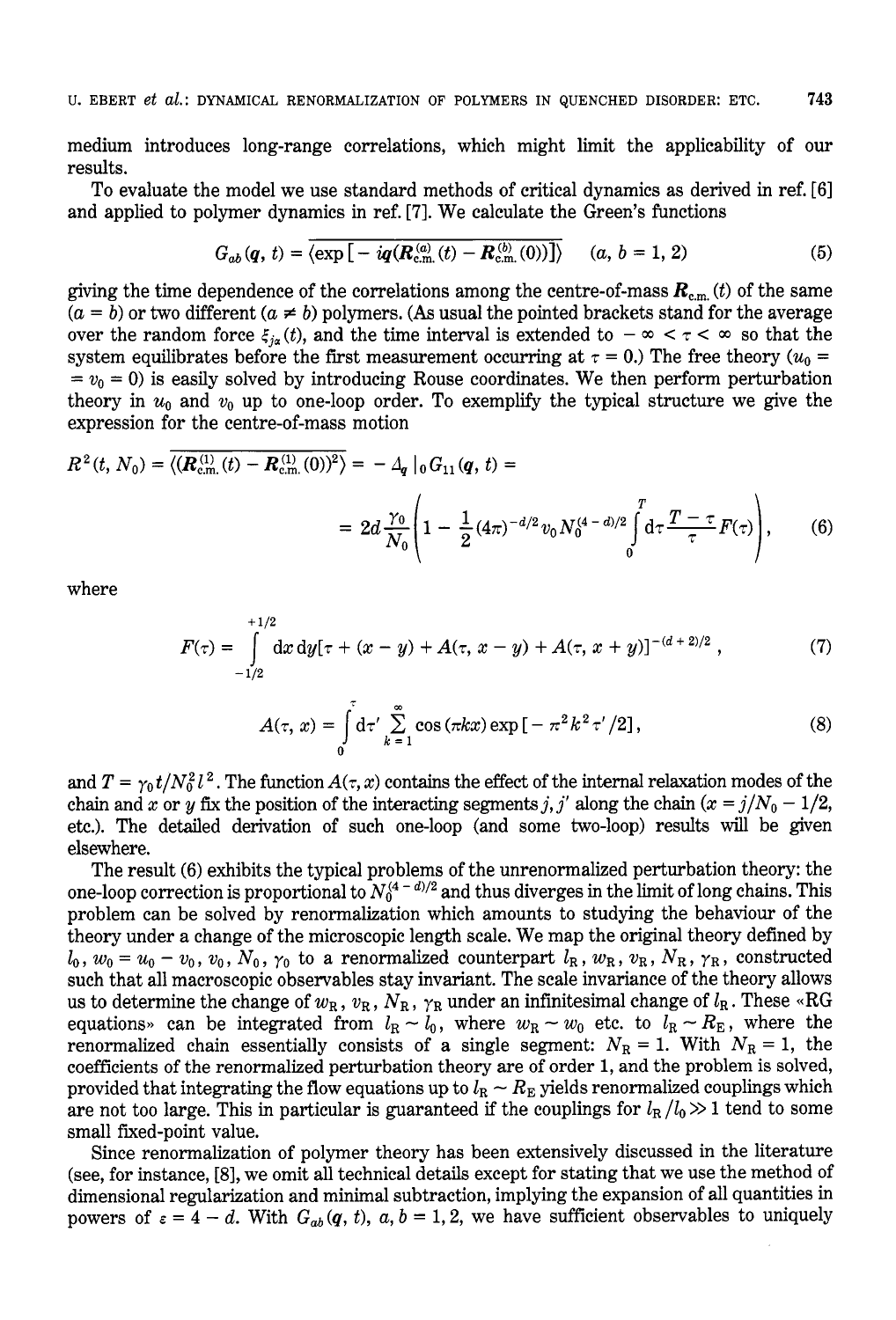extract the renormalization of all parameters. **An** important difference to the static problem should be noted. As pointed out above the static theory involves only the combination  $w_0 =$  $= u_0 - v_0$ . In contrast, in dynamics  $u_0$  and  $v_0$  can be disentangled by their different time dependence. The self-repulsion  $u_0 \delta^d (r_i(t) - r_i(t))$  is strictly local in time, whereas the quenched average over the random potential yields an effective attraction which is strictly independent of time, involving a factor  $\int dt\,dt' s^d(r_i(t) - r_i(t'))$ . This allows for a unique derivation of the flow equations for  $w_R$ ,  $v_R$  and should be contrasted to a previous attempt [2] to calculate the diffusion coefficient, where the flow of the couplings was deduced from a static «replica» approach, without exhibiting a relation of replica theory to the dynamic problems. Still, the dynamical method happens to reproduce the replica equations.

The RG equations suffer from the lack of a stable fixed point for  $v_{\rm R}$ : for  $l_{\rm R}/l_0 \gg 1$ ,  $v_{\rm R}$  runs away to infinity. As a result, dynamical correlations do not obey standard power laws like  $R_{\rm E} \sim N_0^{\rm g}$ . Presumably due to this result, the approach [2] has not been pursued further. However, even though this feature keeps us from treating the strong disorder limit  $v_0 > 0$ ,  $N_0 \rightarrow \infty$ , *i.e.*  $v_R \rightarrow \infty$ , we still can use renormalized perturbation theory to get non-trivial results in the region  $v_{\rm R} \ll 1$ .

In our further discussion we set  $N_R = 1$ , and we restrict ourselves to the fixed point  $w_R = w^*$ , which governs the polymer chain in the excluded-volume limit. The well-known static result  $L_R = L_0 (bN_0)^2$  follows, where *b* is some non-universal constant. The RG flow of the disorder coupling takes the form

$$
cv_0(bN_0)^{-v_{\omega_{12}}} = \frac{v_{\rm R}}{1+v_{\rm R}/\overline{v}}(1+O(v_{\rm R})),\tag{9}
$$

where  $\bar{v} = \varepsilon/4 + O(\varepsilon^2)$ ,  $\omega_{12} = -\varepsilon/2 + O(\varepsilon^2)$ ,  $\varepsilon = 4 - d$ . The non-universal constant c relates  $v_{\rm R}$  ( $l_{\rm R} = l_0$ ) to  $v_0$ . Note that the same result follows from the replica formalism [2].

Some comments on eq. (9) are appropriate:

i) To leading order in  $\varepsilon$  the identity  $-\nu \omega_{12} = 2 - \nu d = \alpha$  is valid. We believe that this result holds generally:  $\alpha/\nu$  is the Hausdorff dimension of the set of points common to two uncorrelated self-avoiding walks. The expansion in the (weak) interaction among the walks should thus proceed in powers of  $v_0 N_0^{\alpha}$ . It is amusing to note that the occurrence of  $\alpha$  is consistent with the **Harris** criterion [9], though the argument is completely different.

ii)  $v_R$  depends on  $v_0$ ,  $N_0$  only via the combination  $v_0 N_0^{-\nu_{\text{O12}}} = v_0 N_0^*$ . It may be shown that this holds to all orders in  $v_R$ , provided  $v_0 \ll 1$ .

iii) Equation (9) is valid only for  $v_R \ll 1$ , implying the limit of weak disorder:  $cv_0 (bN_0)^2 \ll 1$ . It does not imply that we may neglect the denominator on the r.h.s. In the sense of the  $\varepsilon$ -expansion the range of  $v_R$  is bounded by  $v_R \sim \varepsilon$ , implying  $v_R/\overline{v} = O(1)$ .

The completely new aspect of the present problem is the renormalization of  $\gamma_0$ . We find the RG flow

$$
\gamma_{\rm R} \equiv \frac{\gamma_{\rm R}}{N_{\rm R}} = \frac{\gamma_0}{N_0} \bigg( 1 + \frac{v_{\rm R}}{\bar{v}} \bigg)^{-1/2 + O(\epsilon)} (1 + O(v_{\rm R})) \,, \tag{10}
$$

 $dt(2\pi t)^{-1/2}$  exp $[-1/2t]$ <sup>-3</sup> = 3.587 is the remainder of the short **0** 

segment-short time-singularity of the Rouse modes, which can be isolated from eq. (6) by a Poisson transform on  $A(\tau, x)$ . Equation (10) shows that  $\gamma_R$  decreases rapidly with increasing  $v_{\rm R}$ .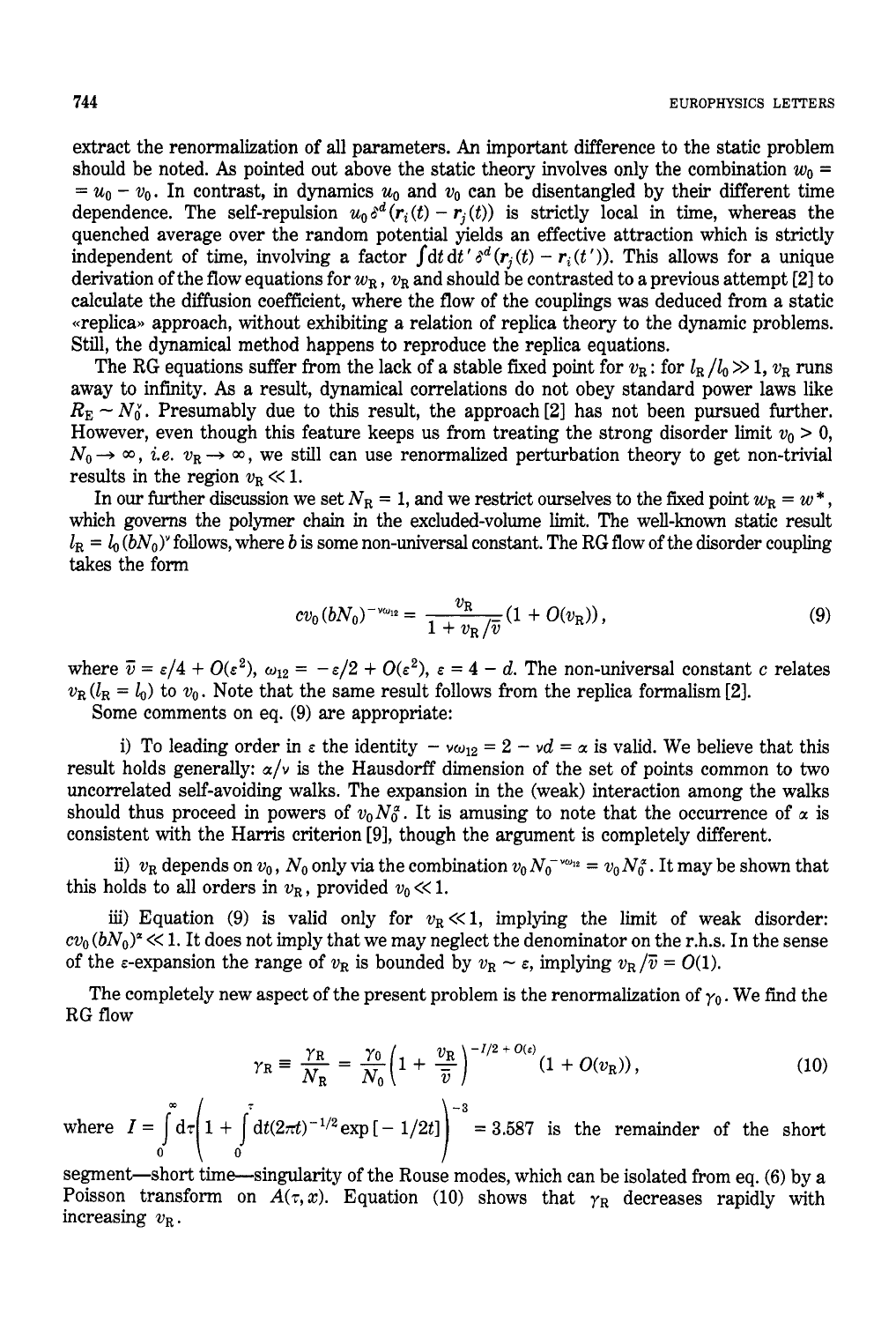## U. EBERT et al.: DYNAMICAL RENORMALIZATION OF POLYMERS IN QUENCHED DISORDER: ETC. **745**

The renormalized counterpart of eq. (6) to first order of the  $\varepsilon$ -expansion reads

$$
\frac{R^2(t, N_0)}{2\,dl_{\rm R}^2} = (1 + 2.218v_{\rm R})\,\overline{t} + \frac{v_{\rm R}}{4}\int\limits_0^\infty d\tau [\overline{t}\Theta(\tau - \overline{t}) + \tau\Theta(\overline{t} - \tau)]\,F(\tau),\tag{11}
$$

where  $\bar{t} = \gamma_R t/l_R^2$ . For  $\bar{t} \sim 1$  the chain has moved a distance of the order of its mean-squared where  $t = \gamma_R t/l_R^2$ . For  $t \sim 1$  the chain has moved a distance of the order of its mean-squared end-end distance  $R_E^2 \sim 2 \, dl_R^2$ . This time also coincides with the longest internal relaxation time.

Evaluating eq. (11) for  $\bar{t} \to \infty$ , we find normal diffusion  $(R^2(t) \sim t)$  with the diffusion coefficient

$$
D(N_0) = \lim_{t \to \infty} \frac{R^2(t, N_0)}{t} = 2d\gamma_{\rm R}(1 + 2.218v_{\rm R}) = D_0(N_0) \frac{1 + 2.218v_{\rm R}}{(1 + v_{\rm R}/\overline{v})^{1/2}}\,. \tag{12}
$$

As a result  $D(N_0)/D_0(N_0)$  only depends on  $v_R = v_R(v_0/N_0^s)$ . If evaluated for  $d = 3$ , in the interval  $0 \leq cv_0(bN_0)^2 \leq 0.2$ , corresponding to  $0 \leq v_R \leq 1$ ,  $D(N_0)/D_0(N_0)$  almost linearly drops down from 1 to 0.18. So at least for the initial decrease of the diffusion constant, we do not recover the exponential law of ref. [3].

The first-order term of the short-time behaviour of eq. (11) is dominated by a  $\bar{t}$  ln  $\bar{t}$ contribution. Following the standard philosophy of exponentiating logarithmic singularities, we find the following equivalent form:

$$
\frac{R^2(t, N_0)}{2\,dl_0^2} = \bar{t}^{1-v_R I/4} (1 + 0.806v_R + O(v_R^2)).\tag{13}
$$

So on times  $\bar{t} \ll 1$ , the chain on the average moves faster than without disorder, the diffusion being anomalous. In fig. 1 we plot  $r^2 = R^2(t, N_0)/(2 \, dl_R^2)$  as a function of  $T = D_0(N_0) t/(2 \, dl_R^2)$ . To get an impression of the overall behaviour, we have combined the short-time asymptotics (13) and the long-time asymptotics  $r^2 = D(N_0)T/D_0(N_0) + 0.372v_R$ . Note that the length-or time-scales are independent of the disorder strength. So fig. 1 allows for a direct comparison of the diffusion of chains of the same length  $N_0$  in disorder of different strength  $v_R$ ,



Fig. 1.  $-r^2 = R^2(t, N_0)/(2 \frac{dl_E^2}{R})$  as a function of  $T = D_0(N_0) t/(2 \frac{dl_E^2}{R})$  for  $v_R = 0.0, 0.25, 0.5$ . The thick lines give the asymptotic behaviour for  $v_R = 0.25, 0.5$  as calculated from eq. (9) ff. The broken lines interpolate between the short-time and the long-time behaviour. For comparison we included **free** diffusion  $(v_{\rm R} = 0.0).$